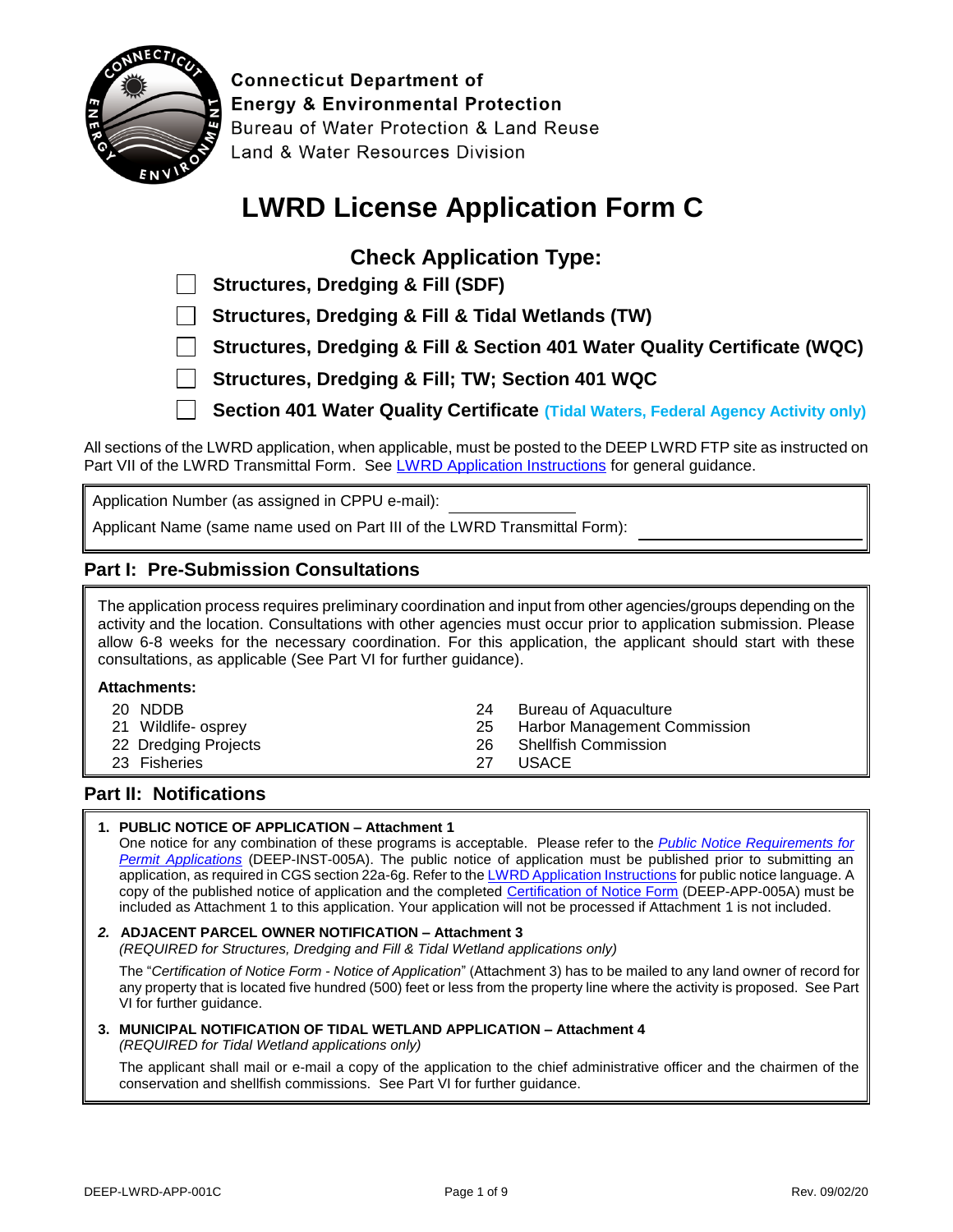## **Part III: Site and Resource Information**

|    | 1. SITE ADDRESS                                                                                        |                      |                    |                                                                          |                                                                                                                                                                                                                                                 |
|----|--------------------------------------------------------------------------------------------------------|----------------------|--------------------|--------------------------------------------------------------------------|-------------------------------------------------------------------------------------------------------------------------------------------------------------------------------------------------------------------------------------------------|
|    | Street: ____________________________City/Town: _____________State: ______                              |                      |                    |                                                                          | Zip Code:                                                                                                                                                                                                                                       |
|    |                                                                                                        |                      |                    |                                                                          |                                                                                                                                                                                                                                                 |
| 2. | <b>MUNICIPAL ZONING</b>                                                                                |                      |                    |                                                                          |                                                                                                                                                                                                                                                 |
|    | Is the proposed work consistent with municipal zoning requirements?<br>$\Box$ Yes $\Box$ No            | If no, explain:      |                    |                                                                          |                                                                                                                                                                                                                                                 |
|    | 3. WATERBODY/WATERCOURSES/WETLANDS                                                                     |                      |                    |                                                                          |                                                                                                                                                                                                                                                 |
|    | List names of all waters impacted by the proposed activity:                                            |                      |                    |                                                                          |                                                                                                                                                                                                                                                 |
|    | 4. INDIAN LANDS                                                                                        |                      |                    |                                                                          |                                                                                                                                                                                                                                                 |
|    |                                                                                                        |                      |                    |                                                                          | Is the activity that is the subject of this application located on federally recognized Indian lands? $\Box$ Yes $\Box$ No                                                                                                                      |
| 5. | <b>AQUIFER PROTECTION AREAS</b>                                                                        |                      |                    |                                                                          |                                                                                                                                                                                                                                                 |
|    |                                                                                                        |                      |                    |                                                                          | Is the site located within a mapped Level A or Level B Aquifer Protection Area, as defined in CGS section 22a-                                                                                                                                  |
|    | 354a through 22a-354bb?                                                                                |                      |                    | $\Box$ Yes $\Box$ No If yes, check one: $\Box$ Level A or $\Box$ Level B |                                                                                                                                                                                                                                                 |
|    |                                                                                                        |                      |                    |                                                                          | If Level A, are any of the regulated activities, as defined in RCSA section 22a-354i-1(34), conducted on this                                                                                                                                   |
|    | $\Box$ Yes $\Box$ No<br>site?                                                                          |                      |                    |                                                                          |                                                                                                                                                                                                                                                 |
|    |                                                                                                        |                      |                    |                                                                          | If yes, and your business is not already registered with the Aquifer Protection Program, contact the aquifer<br>protection agent or DEEP to take appropriate action. For more information on the Aquifer Protection Area                        |
|    |                                                                                                        |                      |                    |                                                                          | Program, contact the program at 860-424-3019 or visit the website at www.ct.gov/deep/aquiferprotection.                                                                                                                                         |
|    | See LWRD Application Instructions for further guidance.                                                |                      |                    |                                                                          |                                                                                                                                                                                                                                                 |
| 6. | <b>CONSERVATION OR PRESERVATION RESTRICTIONS</b>                                                       |                      |                    |                                                                          |                                                                                                                                                                                                                                                 |
|    | restriction area?                                                                                      | $\Box$ Yes $\Box$ No |                    |                                                                          | Will the activity which is the subject of this application be located within a conservation or preservation                                                                                                                                     |
|    | Attachment 8.                                                                                          |                      |                    |                                                                          | If yes, provide proof of written notice of this application to the holder of such restriction, and/or or a letter from<br>the holder of such restriction verifying that this application is in compliance with the terms of the restriction, as |
|    | <b>7. LICENSE HISTORY</b>                                                                              |                      |                    |                                                                          |                                                                                                                                                                                                                                                 |
|    |                                                                                                        |                      |                    |                                                                          | Indicate the number and date of issuance of any previous state permits or certificates issued by DEEP or                                                                                                                                        |
|    | USACE which authorized work at the site, and the names to whom they were issued.<br>License/Permit/COP | Date                 | Name of Permittee/ |                                                                          | <b>Brief Description of</b>                                                                                                                                                                                                                     |
|    | <b>Authorization Number</b>                                                                            | <i><b>Issued</b></i> |                    | Certificate Holder Work Authorized                                       |                                                                                                                                                                                                                                                 |
|    | and Name of Agency                                                                                     |                      |                    |                                                                          |                                                                                                                                                                                                                                                 |
|    |                                                                                                        |                      |                    |                                                                          |                                                                                                                                                                                                                                                 |
|    |                                                                                                        |                      |                    |                                                                          |                                                                                                                                                                                                                                                 |
|    |                                                                                                        |                      |                    |                                                                          |                                                                                                                                                                                                                                                 |
|    |                                                                                                        |                      |                    |                                                                          |                                                                                                                                                                                                                                                 |
|    |                                                                                                        |                      |                    |                                                                          |                                                                                                                                                                                                                                                 |
|    |                                                                                                        |                      |                    |                                                                          |                                                                                                                                                                                                                                                 |
|    |                                                                                                        |                      |                    |                                                                          |                                                                                                                                                                                                                                                 |
|    |                                                                                                        |                      |                    |                                                                          |                                                                                                                                                                                                                                                 |
|    |                                                                                                        |                      |                    |                                                                          |                                                                                                                                                                                                                                                 |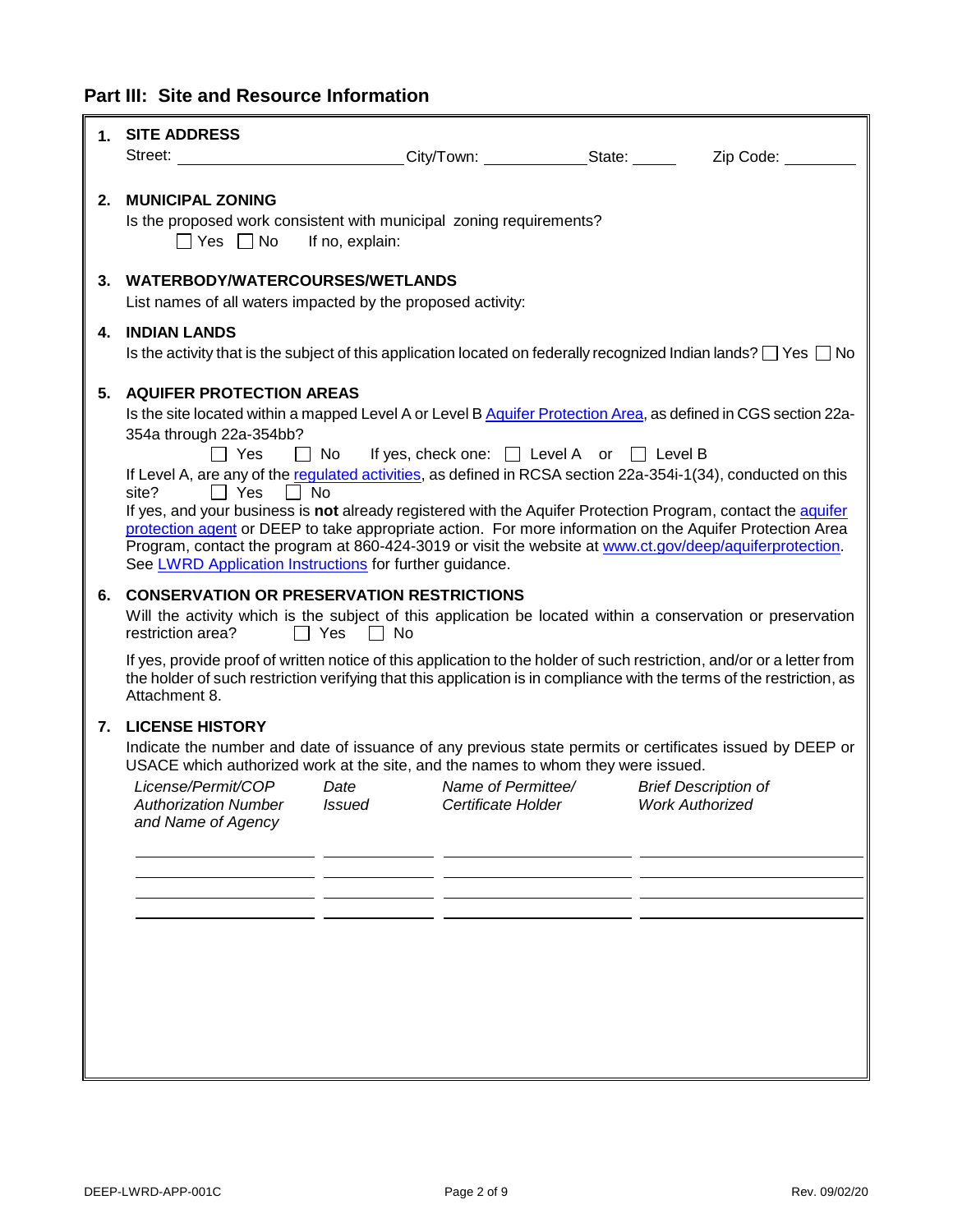## **Part III: Site and Resource Information (continued)**

| 8. | SOIL AND/OR GROUNDWATER REMEDIATION<br>Does the site work include soil and/or groundwater remediation? $\Box$ Yes $\Box$ No                                                                                                                                                                                                                                                                                                                                                                       |  |  |
|----|---------------------------------------------------------------------------------------------------------------------------------------------------------------------------------------------------------------------------------------------------------------------------------------------------------------------------------------------------------------------------------------------------------------------------------------------------------------------------------------------------|--|--|
|    | If yes, please provide reference documentation including a) plan views of the site showing the area of<br>contamination and b) a summary of remediation with chemical analysis, clean-up status, and remediation<br>program identification, as Attachment 9.                                                                                                                                                                                                                                      |  |  |
| 9. | <b>ENFORCEMENT HISTORY</b><br>Is this application associated with a formal or informal enforcement action that is pending with DEEP?<br>$\Box$ Yes $\Box$ No<br>If yes, please provide the enforcement action reference number and name of the DEEP staff contact:<br>Enforcement Action #:<br>DEEP Division/Program: ______________________<br>DEEP Staff Contact: <b>Example 2014</b><br>If the property was the subject of any historical enforcement actions known to the applicant, explain: |  |  |
|    | 10. Regulatory Limit - See Reference Guide for Regulatory Jurisdiction for further explanation if necessary.<br>Indicate the landward extent of the State's regulatory jurisdiction by checking one box:                                                                                                                                                                                                                                                                                          |  |  |
|    | Coastal Jurisdiction Line (CJL) - for CJL information, refer to the Coastal Jurisdiction Fact Sheet<br>and Chart.                                                                                                                                                                                                                                                                                                                                                                                 |  |  |
|    | Mean High Water (MHW) - for projects located upstream of a tide gate, dam or weir (structure must<br>$\Box$<br>be shown on project plans).                                                                                                                                                                                                                                                                                                                                                        |  |  |
|    | Tidal Wetland Boundary - To be used if tidal wetlands are located landward of CJL or MHW. Include<br>one foot above local extreme high water, if applicable.                                                                                                                                                                                                                                                                                                                                      |  |  |
|    | <b>11. Tidal Elevations</b><br>Provide site elevations for CJL, MHW, Mean Low Water (MLW) and the High Tide Line (HTL)* in NAVD88.<br>For general elevation reference and conversion, please refer to USACE Tidal Flood Profiles; CO-OPS Map -<br>NOAA Tides & Currents; or, Online VDatum: Vertical Datums Transformation                                                                                                                                                                        |  |  |
|    | $CJL = \_\_\_\_\_\_$ MHW = $\_\_\_\_\_\_$ MLW = $\_\_\_\_\_\_$ HTL = $\_\_\_\_\_\_$                                                                                                                                                                                                                                                                                                                                                                                                               |  |  |
|    | *The HTL is necessary for USACE jurisdiction and required as part of the USACE application.                                                                                                                                                                                                                                                                                                                                                                                                       |  |  |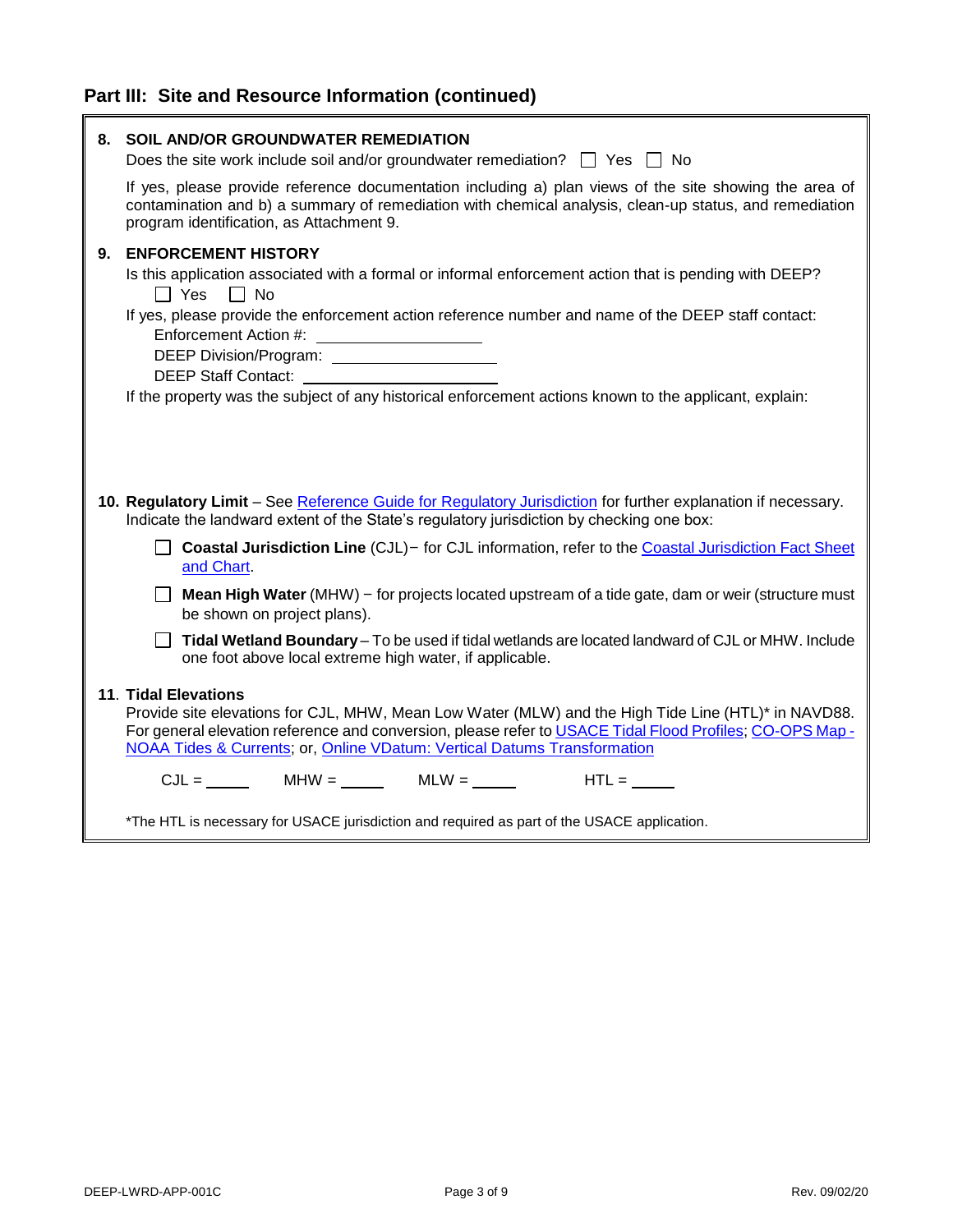### **Part III: Site and Resource Information (continued)**

|  |  | 12. Coastal Resource Impact Table |  |  |
|--|--|-----------------------------------|--|--|
|--|--|-----------------------------------|--|--|

Check the applicable boxes below to identify coastal resources to be impacted by the proposed activity at the project site. Describe the impacts, as applicable. For definitions, refer to the [Connecticut Coastal](https://portal.ct.gov/DEEP/Coastal-Resources/Coastal-Management/Connecticut-Coastal-Management-Manual) [Management Manual.](https://portal.ct.gov/DEEP/Coastal-Resources/Coastal-Management/Connecticut-Coastal-Management-Manual)

| <b>Resource Type</b> |                                         | square feet                                                                                 |                            |                   |                                                                             |
|----------------------|-----------------------------------------|---------------------------------------------------------------------------------------------|----------------------------|-------------------|-----------------------------------------------------------------------------|
|                      |                                         | <b>Permanent</b><br>impact                                                                  | <b>Temporary</b><br>impact | <b>Mitigation</b> | <b>Describe Impacts</b>                                                     |
|                      | Beaches/Dunes<br>below HTL<br>below CJL |                                                                                             |                            |                   |                                                                             |
|                      | <b>Tidal Wetlands</b>                   |                                                                                             |                            |                   | Identify if existing vegetation is salt, brackish or<br>freshwater wetland. |
|                      | Nearshore waters                        |                                                                                             |                            |                   |                                                                             |
|                      | <b>Resource Type</b>                    |                                                                                             |                            |                   | <b>Describe Impacts (temporary and permanent)</b>                           |
|                      | <b>Benthic Habitat</b>                  |                                                                                             |                            |                   |                                                                             |
|                      | <b>Intertidal Flats</b>                 |                                                                                             |                            |                   |                                                                             |
|                      | Submerged Aquatic<br>Vegetation (SAV)   |                                                                                             |                            |                   |                                                                             |
|                      | <b>Rocky Shorefront</b>                 | Include rocky intertidal areas.                                                             |                            |                   |                                                                             |
|                      | Finfish                                 |                                                                                             |                            |                   |                                                                             |
|                      | Wildlife                                |                                                                                             |                            |                   |                                                                             |
|                      | <b>Shellfish Areas</b>                  | Maps available at <b>The Aquaculture Mapping Atlas</b> .                                    |                            |                   |                                                                             |
|                      | <b>Coastal Hazard</b><br>Area           | <b>Discuss FEMA compliance.</b>                                                             |                            |                   |                                                                             |
|                      | <b>Bluffs/Escarpments</b>               | Describe impacts associated with flood and erosion control structures.                      |                            |                   |                                                                             |
|                      | Islands                                 | If new access is proposed, describe how island resources will be impacted.                  |                            |                   |                                                                             |
|                      | Coastal Flooding                        | Describe how tide gates/fill/seawall height increases will impact flooding.                 |                            |                   |                                                                             |
|                      | <b>Water Circulation</b><br>Patterns    | Describe impacts from groins/abutments/jetties.                                             |                            |                   |                                                                             |
|                      | Drainage Patterns                       | Describe impacts from impervious surfaces/outfalls/weep holes and stormwater modifications. |                            |                   |                                                                             |
|                      | <b>Visual Quality</b>                   | Only applies to public views of statewide scenic significance.                              |                            |                   |                                                                             |
|                      | <b>Water Quality</b>                    | Discuss sediment and erosion controls, water handling, and stormwater treatment.            |                            |                   |                                                                             |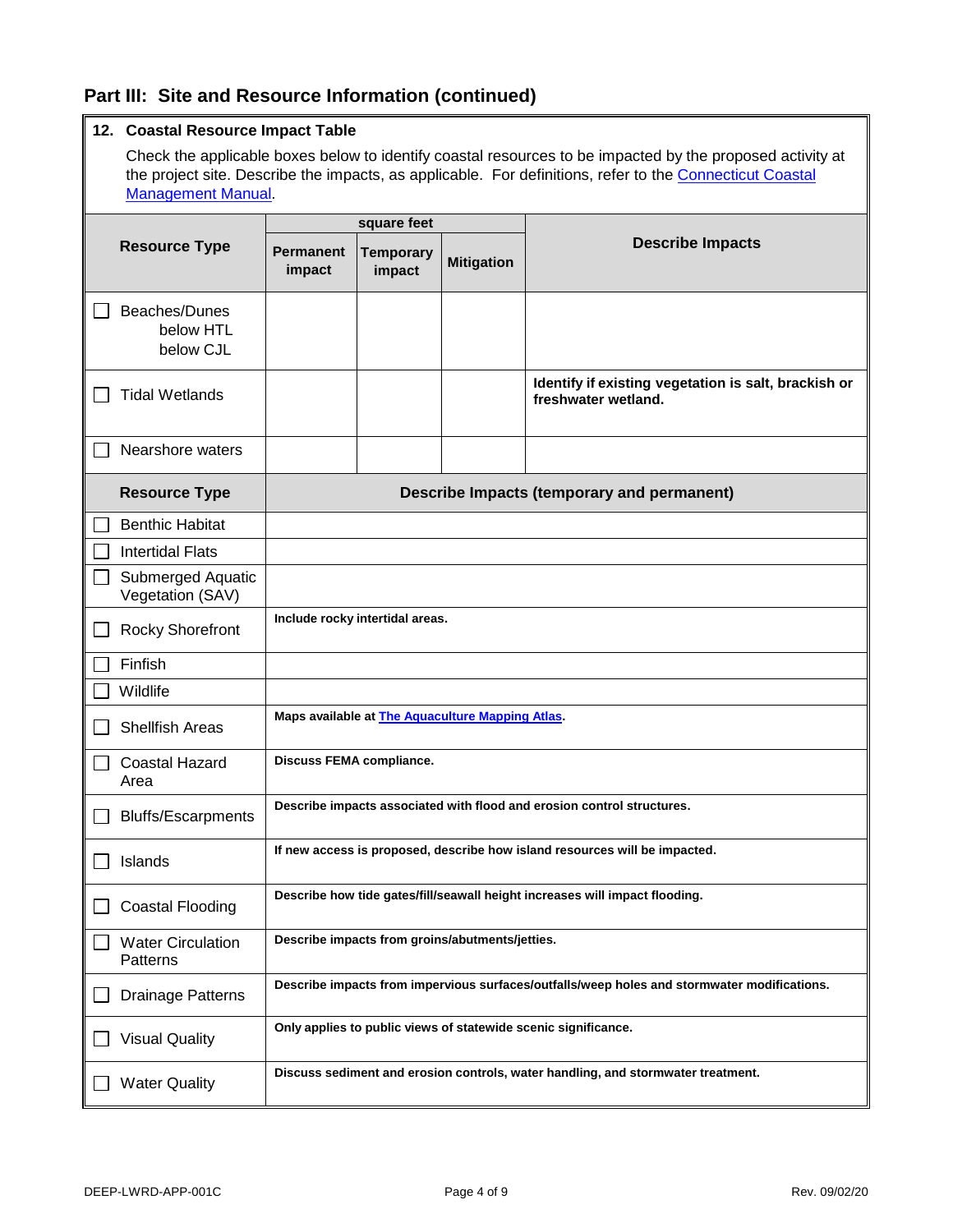### **Part IV: Project Information**

Please note: Upon adoption of th[e Long Island Sound Blue Plan,](http://www.ct.gov/deep/lisblueplan) the policies of the Blue Plan will be factors for consideration for projects in the Blue Plan Policy Area boundary. The Policy Area boundary can be found on the [Blue Plan Map Viewer,](http://cteco.uconn.edu/projects/blueplan/index.htm) while the policies are located in Chapter 4 of the [Blue Plan document.](https://portal.ct.gov/-/media/DEEP/coastal-resources/LIS_blue_plan/blueplanfinaldraftversion12september2019pdf#page=137.pdf?la=en)

- 1. Describe, briefly, the existing structures within state regulatory jurisdiction, and their conditions and uses at the site of the proposed work. **Provide photographs showing resources and existing site conditions as Attachment 10.**
- 2. a. Describe the proposed regulated work and activities in a detailed narrative, including the number and dimensions of structures and the volume and area of fill or excavations. See [LWRD Application](https://portal.ct.gov/-/media/DEEP/Permits_and_Licenses/Land_Use_Permits/LWRD/LWRDinstpdf#Page=4.pdf?la=en)  [Instructions](https://portal.ct.gov/-/media/DEEP/Permits_and_Licenses/Land_Use_Permits/LWRD/LWRDinstpdf#Page=4.pdf?la=en) for required information.
	- b. Describe the construction activities involved for the project in detail, including methods, sequencing, equipment, and any alternative construction methods that might be employed. For coastal dredging projects, identify the type of equipment with bucket and barge capacity and, for upland disposal, provide containment facility details (See [Reference for Coastal/Tidal Dredging\)](https://portal.ct.gov/-/media/DEEP/Permits_and_Licenses/Land_Use_Permits/LWRD/referencedredgingpdf.pdf?la=en).

- c. Describe any erosion and sedimentation or turbidity control installation and maintenance schedule and plans in detail. Such plans should be prepared in accordance with th[e 2002 Connecticut Guidelines for](https://portal.ct.gov/DEEP/Water/Soil-Erosion-and-Sediment-Control-Guidelines/Guidelines-for-Soil-Erosion-and-Sediment-Control) [Soil Erosion and Sediment Control,](https://portal.ct.gov/DEEP/Water/Soil-Erosion-and-Sediment-Control-Guidelines/Guidelines-for-Soil-Erosion-and-Sediment-Control) as revised, established pursuant to CGS section 22a- 328.
- d. Anticipated date of project initiation: Indicate the length of time needed to complete the project and identify any anticipated time restrictions:
- 3. For **new** structures, activities or encroachments, discuss project alternatives which were considered and indicate why they were rejected. After all measures to eliminate or minimize adverse resource impacts have been incorporated in the proposed project, describe why any adverse impacts that remain should be deemed acceptable by the Land & Water Resources Division. For projects involving stormwater management, lowimpact development practices should be incorporated to the greatest extent practicable. Explain any reasons for not using a low-impact development practice. See [LWRD Application Instructions](https://portal.ct.gov/-/media/DEEP/Permits_and_Licenses/Land_Use_Permits/LWRD/LWRDinstpdf#Page=5.pdf?la=en) for further guidance.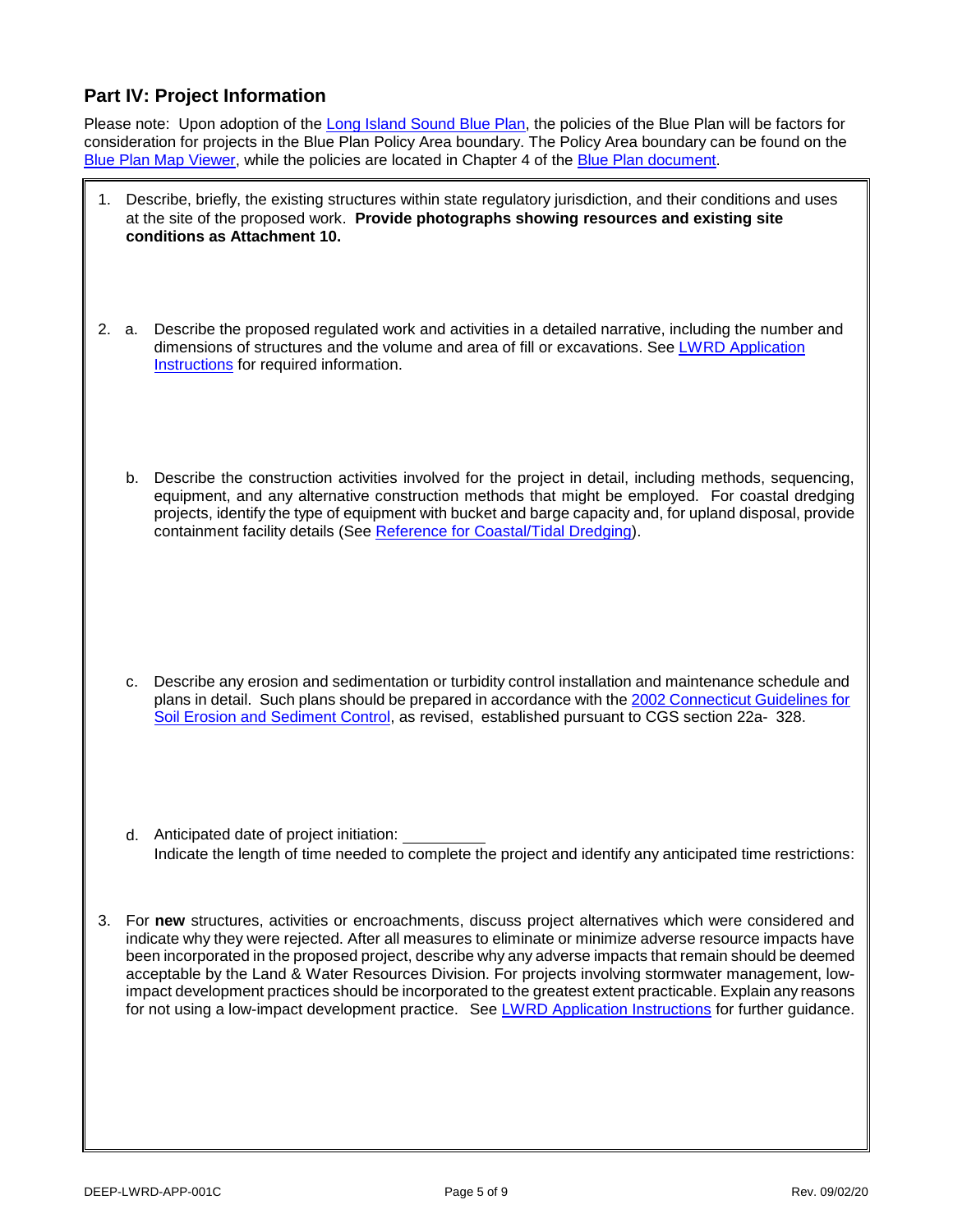## **Part IV: Project Information (continued)**

| 4. | The proposed work is associated with which of the following uses? (Check all that apply)                                                                                                                                                                                                                                        |  |  |
|----|---------------------------------------------------------------------------------------------------------------------------------------------------------------------------------------------------------------------------------------------------------------------------------------------------------------------------------|--|--|
|    | Marine commercial/industrial use including aquaculture                                                                                                                                                                                                                                                                          |  |  |
|    | Flood and erosion control                                                                                                                                                                                                                                                                                                       |  |  |
|    | Residential boating access                                                                                                                                                                                                                                                                                                      |  |  |
|    | Shared residential boating access                                                                                                                                                                                                                                                                                               |  |  |
|    | Public access                                                                                                                                                                                                                                                                                                                   |  |  |
|    | Infrastructure improvement                                                                                                                                                                                                                                                                                                      |  |  |
|    | Other - explain:                                                                                                                                                                                                                                                                                                                |  |  |
| 5. | If the site is a marina or yacht club, provide the following:                                                                                                                                                                                                                                                                   |  |  |
|    | Number of boat slips and moorings: ________(should be consistent with plans submitted as<br>а.<br>Attachment 14)                                                                                                                                                                                                                |  |  |
|    | Type of marine sanitation service provided at the facility.<br>b.                                                                                                                                                                                                                                                               |  |  |
|    | □ Check here to confirm that at least one plan view notes the location of upland support including<br>c.<br>adequate parking, a marina office, and restrooms.                                                                                                                                                                   |  |  |
|    | Check the applicable services provided:<br>d.                                                                                                                                                                                                                                                                                   |  |  |
|    | $\Box$ boat repair/maintenance<br>winter storage<br>$\Box$ gas/fuel hook-up                                                                                                                                                                                                                                                     |  |  |
|    | electric hook-up<br>fishing amenities<br>boating and/or equipment sales                                                                                                                                                                                                                                                         |  |  |
|    |                                                                                                                                                                                                                                                                                                                                 |  |  |
| 6. | If local/municipal review has or will require a Coastal Site Plan Review for activities at this site, please<br>explain the associated upland work.                                                                                                                                                                             |  |  |
| 7. | If a new or expanded flood and erosion control structure (e.g. seawall) is proposed, it would provide for the<br>protection of:                                                                                                                                                                                                 |  |  |
|    | an infrastructural facility<br>$\Box$ cemetery or burial grounds                                                                                                                                                                                                                                                                |  |  |
|    | $\Box$ a water-dependent use<br>$\Box$ a pre-1995 commercial or residential structure                                                                                                                                                                                                                                           |  |  |
|    | Please make sure Item 3., above, documents that there are no feasible, less environmentally damaging<br>alternatives and include Attachment 18, Engineering Report Cover Sheet. Also, the municipality must<br>forward the related Coastal Site Plan Review to LWRD. See LWRD Application Instructions for further<br>guidance. |  |  |
| 8. | Identify and evaluate any potential beneficial or adverse impacts to:                                                                                                                                                                                                                                                           |  |  |
|    | Navigation (include federal and local navigation channels and distance to nearby docks):<br>a.                                                                                                                                                                                                                                  |  |  |
|    | Public access to, and public use of, public trust lands and waters waterward of Mean High Water:<br>b.                                                                                                                                                                                                                          |  |  |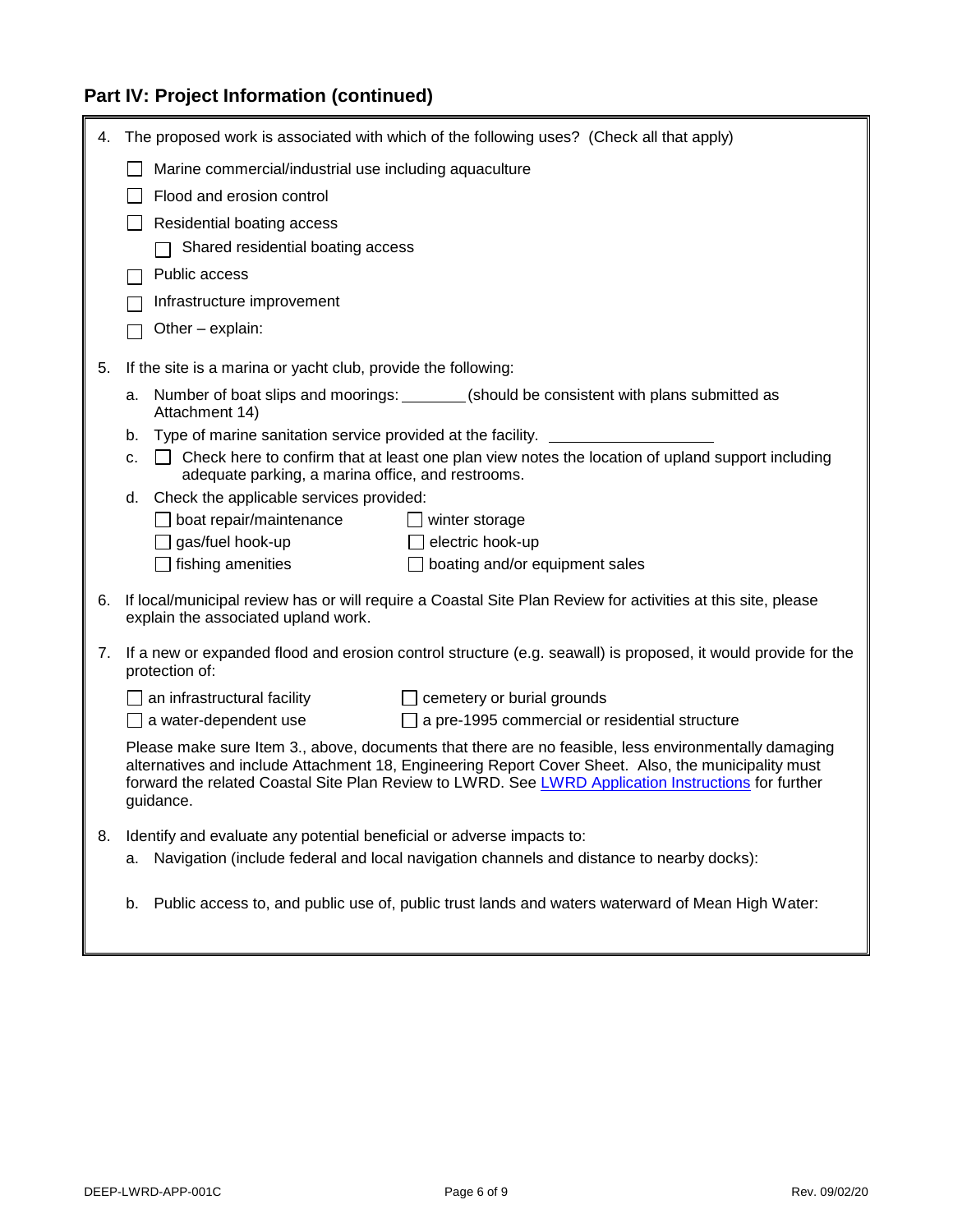### **Part V: Engineering Support Documentation and Certification**

| Certain types of projects require documentation of engineering design. If you answer yes to one of the questions<br>below, you must submit a completed <i>Engineering Report Cover Sheet</i> (DEEP-LWRD-APP-001R) as Attachment<br>18 along with the relevant engineering report(s).                                                                                                                                                                                                                                                                                                               |
|----------------------------------------------------------------------------------------------------------------------------------------------------------------------------------------------------------------------------------------------------------------------------------------------------------------------------------------------------------------------------------------------------------------------------------------------------------------------------------------------------------------------------------------------------------------------------------------------------|
| 1. Does the proposed activity include engineered structures such as bridges, culverts, stormwater<br>management systems, detention basins, and/or flood & erosion control structures?                                                                                                                                                                                                                                                                                                                                                                                                              |
| $\Box$ Yes $\Box$ No                                                                                                                                                                                                                                                                                                                                                                                                                                                                                                                                                                               |
| 2. Is the proposed activity located in a FEMA-designated Riverine or Coastal Floodplain?                                                                                                                                                                                                                                                                                                                                                                                                                                                                                                           |
| Yes $\Box$ No                                                                                                                                                                                                                                                                                                                                                                                                                                                                                                                                                                                      |
| If yes, provide documentation in the Engineering Report which demonstrates that the project is in<br>compliance with FEMA's National Flood Insurance Program requirements and the local flood ordinance<br>for the municipality.                                                                                                                                                                                                                                                                                                                                                                   |
| NOTE - Only the following activities in the Coastal Floodplain require engineering: buildings, flood and<br>erosion control structures; public access facilities; and, tide regulating structures. See Engineering<br>Report Cover Sheet for further guidance.                                                                                                                                                                                                                                                                                                                                     |
| 3.<br>Is the proposed activity located in a FEMA-designated Floodway $\Box$ Yes $\Box$ No                                                                                                                                                                                                                                                                                                                                                                                                                                                                                                          |
| If yes, the Engineering Report must include a statement signed by a registered professional engineer<br>that there is no-rise. This documentation must be supported by technical data that is derived from a<br>standard step-backwater computer model utilizing source data from the Flood Insurance Rate Map<br>(FIRM) or Flood Boundary and Floodway Map (FBFM). If a No-rise Certification form is available through<br>the municipality, please include it in the Engineering Report. For further information on No-Rise<br>Certification, see No-Rise Certification for Floodways   FEMA.gov |
| The Engineering Report Cover Sheet shall be signed and sealed by a Professional Engineer licensed in the State of<br>Connecticut. Supporting documentation as identified in the checklist may consist of engineering studies and other<br>documentation, as appropriate, in order to describe the hydrologic and hydraulic effects of the proposed actions.                                                                                                                                                                                                                                        |

### **Part VI: Supporting Documents**

The following attachments correspond to Form C. **If the Attachment name is followed by "REQUIRED", the attachment must be submitted with every application.** When submitting any supporting documents, please label the documents as indicated in this part (e.g., Attachment 1, etc.) and be sure to include the same applicant name used on Page 1 of this application form. Please check the box next to the attachments listed to indicate that they have been submitted, and provide the applicable attachments following this form. NOTE: Attachment numbering is NOT consecutive as the attachments relate to multiple LWRD program applications.

| <b>Attachment ID</b> | <b>Attachment Description</b>                                                                                                                                                                                                                                                                                                                                                                                                                                                                                                                                                                                                                                                                                                                                                                                                                                                                                                                                                                                                               |
|----------------------|---------------------------------------------------------------------------------------------------------------------------------------------------------------------------------------------------------------------------------------------------------------------------------------------------------------------------------------------------------------------------------------------------------------------------------------------------------------------------------------------------------------------------------------------------------------------------------------------------------------------------------------------------------------------------------------------------------------------------------------------------------------------------------------------------------------------------------------------------------------------------------------------------------------------------------------------------------------------------------------------------------------------------------------------|
| <b>Attachment 1</b>  | <b>Public Notice of Application REQUIRED</b><br>A copy of the published notice of permit application, as described in the instructions, attached<br>to a completed "Certification of Notice Form- Notice of Application" (DEEP-APP-005A)                                                                                                                                                                                                                                                                                                                                                                                                                                                                                                                                                                                                                                                                                                                                                                                                    |
| <b>Attachment 3</b>  | <b>Adjacent Parcel Notification REQUIRED</b><br>(Structures, Dredging and Fill & Tidal Wetland applications only)<br>Any land owner of record for any property that is located five hundred (500) feet or less from<br>the property line where the activity is proposed has to be mailed the "Certification of Notice<br>Form - Notice of Application" (Attachment 1). As Attachment 3, provide the names and<br>mailing addresses for these individuals and a certified mail receipt to document that a copy of<br>the Notice of Application was sent to each. If the proposed work is entirely waterward of<br>Mean High Water, but within the apparent riparian/littoral area of a shoreline property, that<br>property should be used to compile the list of the names and addresses of all land owners of<br>record located within five hundred feet from the property lines. Include any known claimants<br>of water rights adjacent to the project and owners or lessees of shellfish grounds or<br>franchises within the work area. |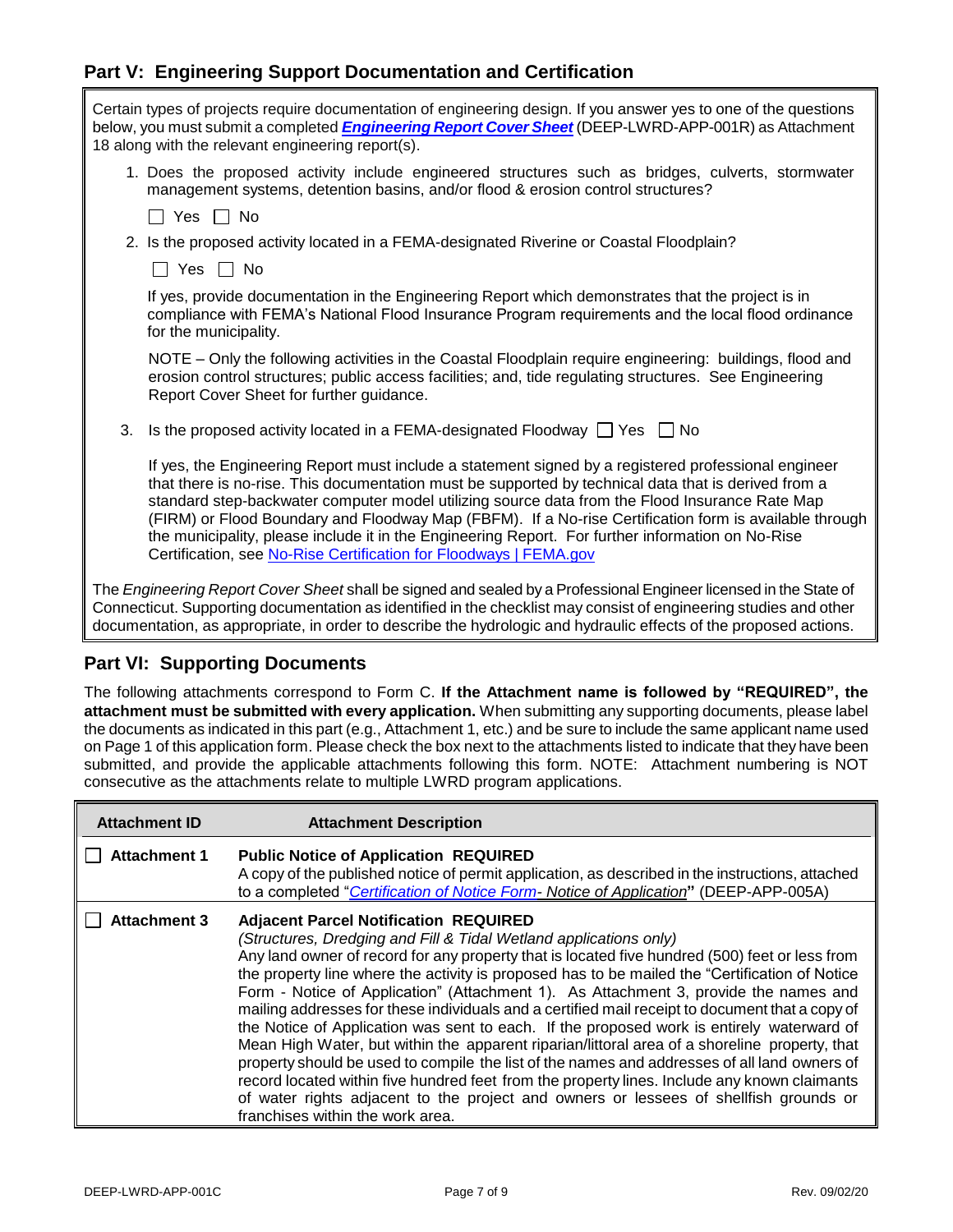## **Part VI: Supporting Documents (continued)**

| <b>Attachment 4</b>  | <b>Application Copy to Municipality</b>                                                                                                                                                                                                                                                                                                                                                                                                                                                                                                                                                                                                                                                                                                                                                                                                                                                                                                                                                                                                                                                               |
|----------------------|-------------------------------------------------------------------------------------------------------------------------------------------------------------------------------------------------------------------------------------------------------------------------------------------------------------------------------------------------------------------------------------------------------------------------------------------------------------------------------------------------------------------------------------------------------------------------------------------------------------------------------------------------------------------------------------------------------------------------------------------------------------------------------------------------------------------------------------------------------------------------------------------------------------------------------------------------------------------------------------------------------------------------------------------------------------------------------------------------------|
|                      | (REQUIRED for Tidal Wetland applications only)<br>In accordance with CGS section 22a-32, the applicant shall mail or e-mail a copy of the<br>application to the chief administrative officer and the chairmen of the conservation and<br>shellfish commissions of the town or towns where the proposed work is located. Provide<br>documentation such as a return receipt email or certified mail receipt to prove that such<br>notification was completed. The applicant is also responsible for providing a copy of any<br>substantive revisions made during the application review process.                                                                                                                                                                                                                                                                                                                                                                                                                                                                                                        |
| <b>Attachment 7</b>  | <b>Executive Summary REQUIRED</b>                                                                                                                                                                                                                                                                                                                                                                                                                                                                                                                                                                                                                                                                                                                                                                                                                                                                                                                                                                                                                                                                     |
|                      | Summarize the information contained in the complete application which must include a<br>description of the proposed regulated activities and a synopsis of the environmental and<br>engineering analyses of the impact of such activities. Include a list of the titles of all plans,<br>drawings, reports, studies, appendices, or other documentation which are attached as part of<br>the application.                                                                                                                                                                                                                                                                                                                                                                                                                                                                                                                                                                                                                                                                                             |
| <b>Attachment 8</b>  | Conservation or Preservation Restriction Information, if applicable.                                                                                                                                                                                                                                                                                                                                                                                                                                                                                                                                                                                                                                                                                                                                                                                                                                                                                                                                                                                                                                  |
| <b>Attachment 9</b>  | Remediation Documentation, if applicable.                                                                                                                                                                                                                                                                                                                                                                                                                                                                                                                                                                                                                                                                                                                                                                                                                                                                                                                                                                                                                                                             |
| <b>Attachment 10</b> | Photographs showing existing conditions of the site REQUIRED                                                                                                                                                                                                                                                                                                                                                                                                                                                                                                                                                                                                                                                                                                                                                                                                                                                                                                                                                                                                                                          |
| <b>Attachment 14</b> | Project Plans, use <b>Project Plan Checklist</b> for requirements REQUIRED                                                                                                                                                                                                                                                                                                                                                                                                                                                                                                                                                                                                                                                                                                                                                                                                                                                                                                                                                                                                                            |
| <b>Attachment 18</b> | <b>Engineering Report Cover Sheet (DEEP-LWRD-APP-001R)</b>                                                                                                                                                                                                                                                                                                                                                                                                                                                                                                                                                                                                                                                                                                                                                                                                                                                                                                                                                                                                                                            |
| <b>Attachment 20</b> | <b>Natural Diversity Data Base (NDDB)</b><br>Completed NDDB Determination #:<br>If the proposed activity is within an NDDB area, complete and submit a Request for NDDB<br>State Listed Species Review Form (DEEP-APP-007) to the address specified on the form,<br>prior to submitting this application. For NDDB maps and more information, visit the DEEP<br>website at www.ct.gov/deep/nddbrequest or call the NDDB staff at 860-424-3011.<br>Please note NDDB review generally takes 4 to 6 weeks and may require the applicant to<br>produce additional documentation, such as ecological surveys, which must be completed<br>prior to submitting this permit application. A copy of the NDDB Final Determination<br>response letter that has not expired must be submitted as Attachment 20. Include a copy of<br>any mitigation measures or management plan developed for this activity and approved by<br>NDDB. Please DO NOT include a copy of the NDDB Review Request/Application. Be<br>aware that you must renew your NDDB Determination if it expires before project work<br>commences. |
| <b>Attachment 21</b> | DEEP Wildlife Division - Osprey Consultation                                                                                                                                                                                                                                                                                                                                                                                                                                                                                                                                                                                                                                                                                                                                                                                                                                                                                                                                                                                                                                                          |
|                      | If the proposed activity will occur within 300 feet of an osprey platform, please note that<br>work will be prohibited between May 1 <sup>st</sup> and July 31 <sup>st</sup> unless a DEEP waiver is obtained. If<br>this seasonal prohibition conflicts with the proposed work schedule, please contact the<br>DEEP Wildlife Division's Wildlife Diversity Program staff at deep.wildlife@ct.gov or 860-424-<br>3011 for technical assistance before submitting your application. If you are seeking a<br>seasonal prohibition waiver, documentation of the waiver issued by Wildlife Diversity<br>Program staff must be submitted as Attachment 21. For known nesting locations, reference<br>the Osprey Map at:                                                                                                                                                                                                                                                                                                                                                                                    |
|                      | https://www.google.com/maps/d/viewer?mid=1GyxnB-<br>UAGxmselecH9Zj4UdH1ug&usp=sharing or https://www.ctaudubon.org/citizen-science.                                                                                                                                                                                                                                                                                                                                                                                                                                                                                                                                                                                                                                                                                                                                                                                                                                                                                                                                                                   |